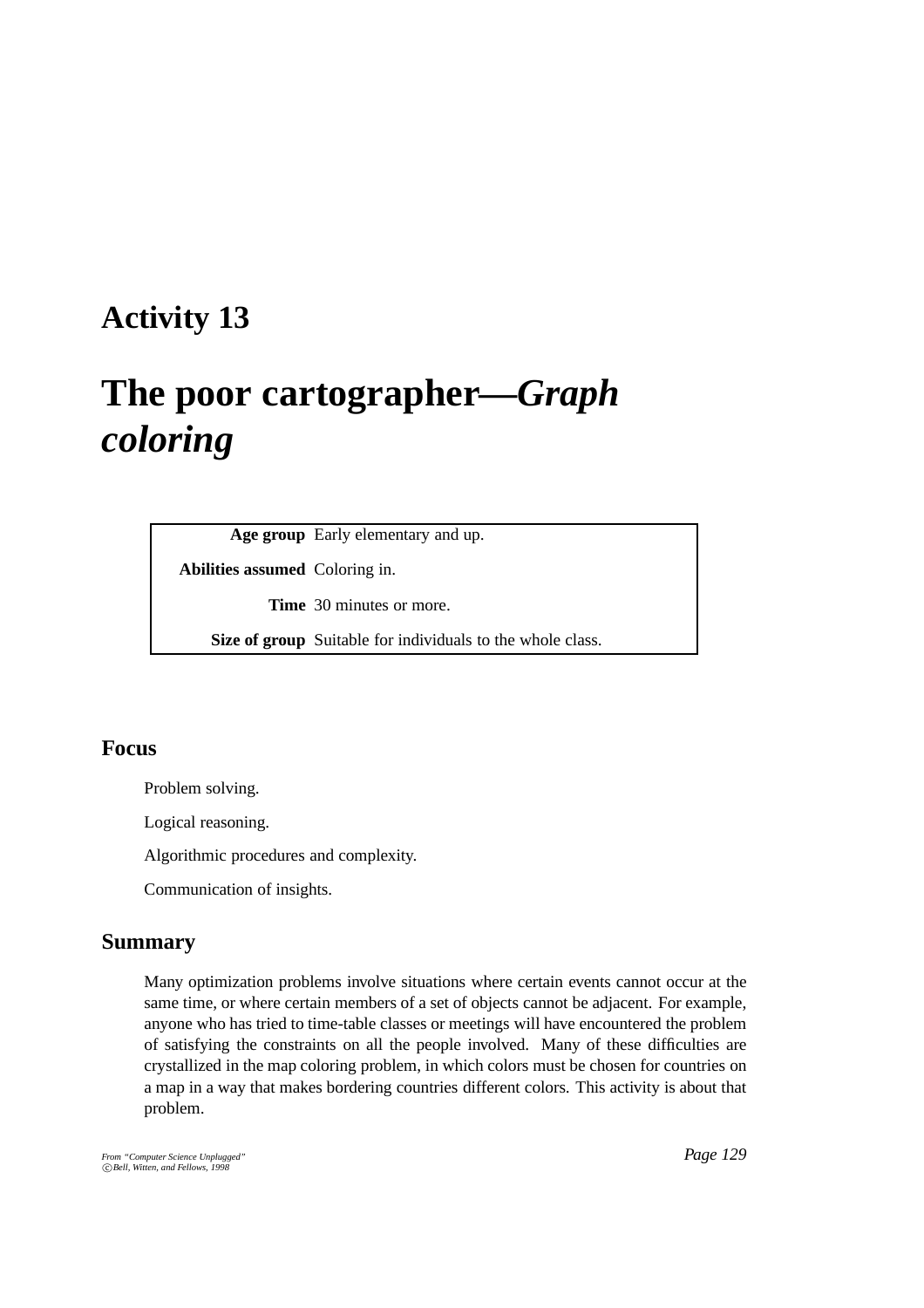

Figure 13.1: A sample map to be colored

# **Technical terms**

Graph coloring; exponential time algorithms; heuristics.

#### **Materials**

For each child you will need:

a copy of the blackline masters on pages 138 to 141,

movable small colored markers (e.g. counters or poker chips), and

four crayons of different colors (or colored pencils, felt tips etc.)

You will also need:

a blackboard or similar writing surface.

# **What to do**

This activity revolves around a story in which the children have been asked to help out a cartographer, or map-maker, who is coloring in the countries on a map. It doesn't matter which color a country is, so long as it's different to all bordering countries. For example, Figure 13.1 shows four countries. If we color Northland red, then Westland and Eastland cannot be red, since their border with Northland would be hard to see. We could color Westland green, and it is also acceptable to color Eastland green because it does not share a border with Westland. (If two countries meet only at a single point, they do not count as sharing a border and hence can be made the same color.) Southland can be colored red, and we end up needing only two colors for the map.

In our story, the cartographer is poor and can't afford many crayons, so the idea is to use as few colors as possible.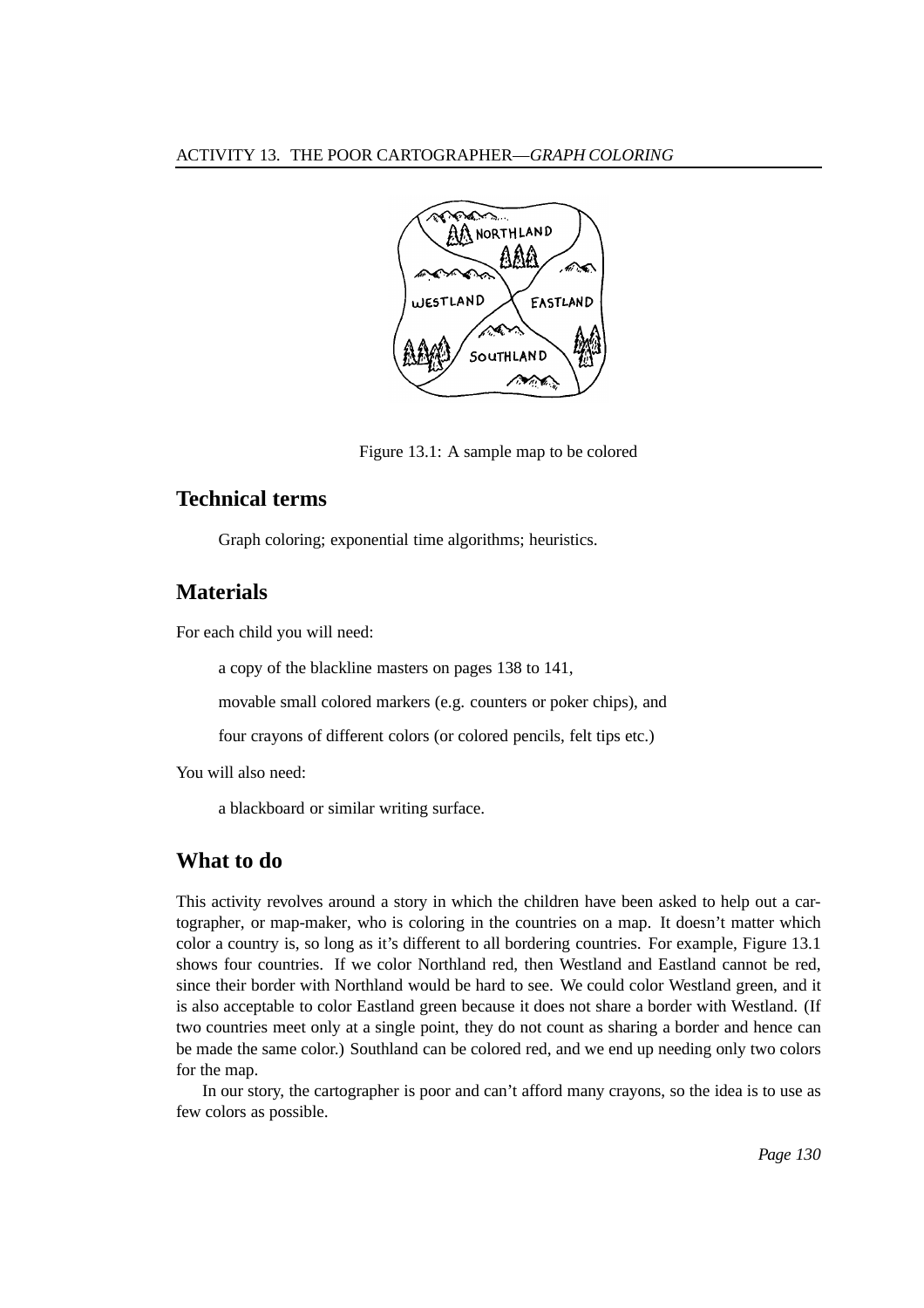

Figure 13.2: Solution for coloring the map on page 138 using just two colors.

- 1. Describe the problem that the children will be working on, demonstrating the coloring process on a blackboard.
- 2. Give out the blackline master on page 138. This map can be colored correctly using only two colors. Although restricting the number of colors to just two might sound particularly challenging, the task is quite simple compared with maps that require more colors because there is very little choice about what color each country can be.

Have the children try to color the map in with only two colors. In the process they may discover the "has-to-be" rule: once one country is colored in, any bordering country has to be the opposite color. This rule is applied repeatedly until all countries are colored in. It is best if the children can discover this rule for themselves, rather than being told it, as it will give them a better insight into the process. Figure 13.2 shows the only possible solution for the map on page 138 (of course, the choice of colors is up to the child, but only two different ones are required).

The children may also discover that it is better to use place-holders, such as colored counters, instead of coloring the countries straight away, since this makes it easier for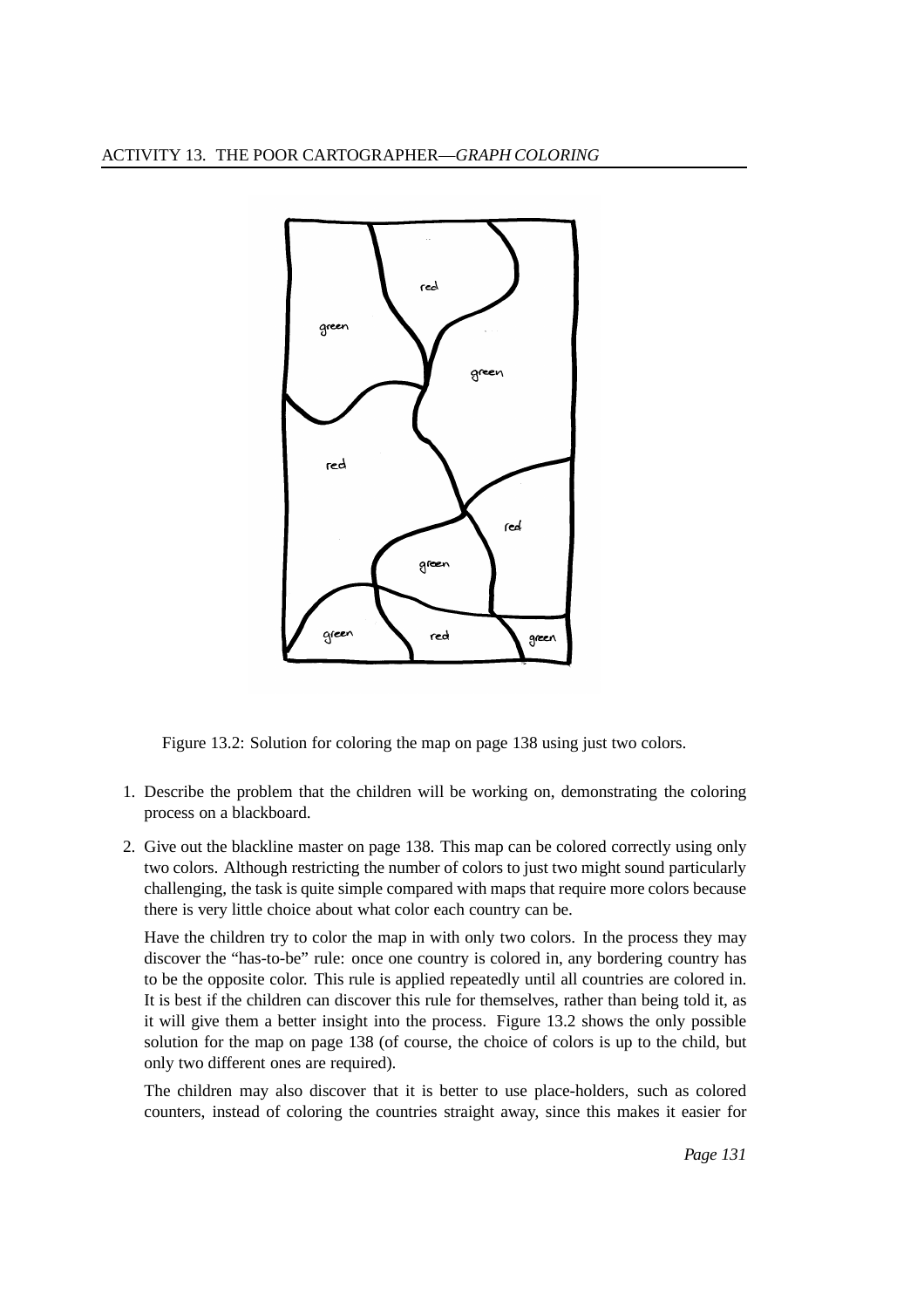

Figure 13.3: Solutions for coloring the maps on page 139 using just three and four colors respectively.

them to change their mind.

3. As children complete each exercise they can be given the next sheet to try. The map at the top of page 139 can be colored correctly using three colors, while the one at the bottom requires four. Possible solutions are shown in Figure 13.3. The map on page 140 is a simpler three-color map, with a possible solution shown in Figure 13.4.

For older children, ask them to explain how they know that they have found the minimum number of colors. For example, at least three colors are required for the map in Figure 13.4 because the map includes a group of three countries (the largest three), each of which has borders with the other two.

4. If a child finishes all the sheets early, ask them to try to devise a map that requires five different colors. It has been proved that *any* map can be colored with only four colors, so this task will keep them occupied for some time! In our experience children will quickly find maps that they believe require five colors, but of course it is always possible to find a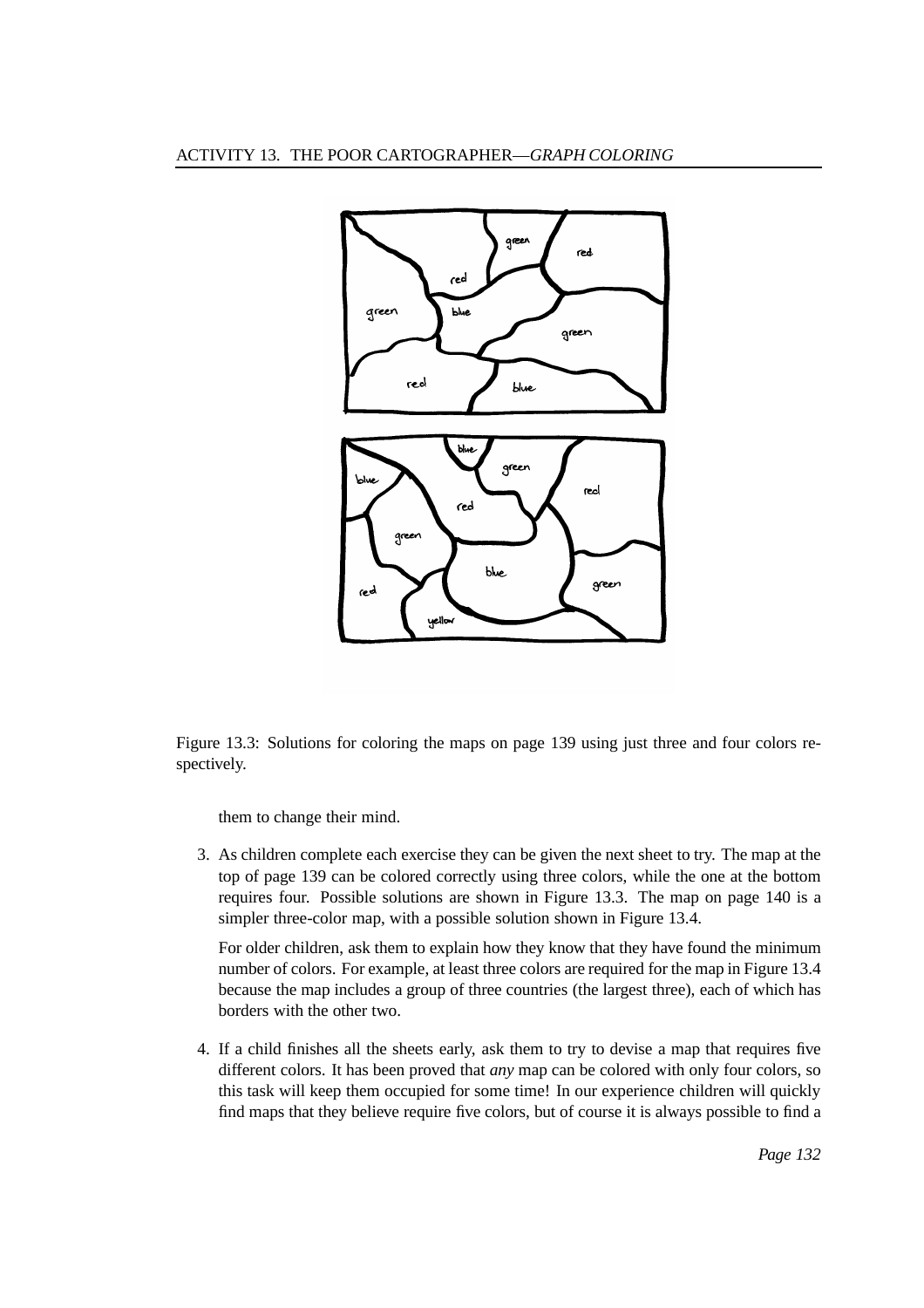

Figure 13.4: Solution for coloring the map on page 140 using just three colors.

four-color solution to their maps.

## **Variations and extensions**

There is a simple way to construct maps that require only two colors, like the one on page 141 (solution in Figure 13.5). This map was drawn by overlaying closed curves (lines whose beginning joins up with their end). You can draw any number of these curves, of any shape, on top of each other, and you will always end up with a map that can be colored with two colors. Children can experiment with creating this type of map.

Four colors are always enough to color a map drawn on a sheet of paper or on a sphere (that is, a globe). One might wonder (as scientists are paid to do) how many colors are needed for maps drawn on weirder surfaces, such as the torus (the shape of a donut). In this case, one might need five colors, and five is always enough. Children might like to experiment with this.

There are many other entertaining variations on the map-coloring problem that lead off into directions where much is currently unknown. For example, if I am coloring a map on a sheet of paper by myself, then I know that if I work cleverly, four colors will be enough. But suppose that instead of working alone I am working with an incompetent (or even adversarial) partner. Assume that I work cleverly, while my partner only works "legally" as we take turns coloring countries on the map. How many crayons need to be on the table in order for me in my cleverness to be able to make up for my partner's legal but not very bright (or even subversive) moves? Presently we know that 33 crayons will always be enough, but we don't know that this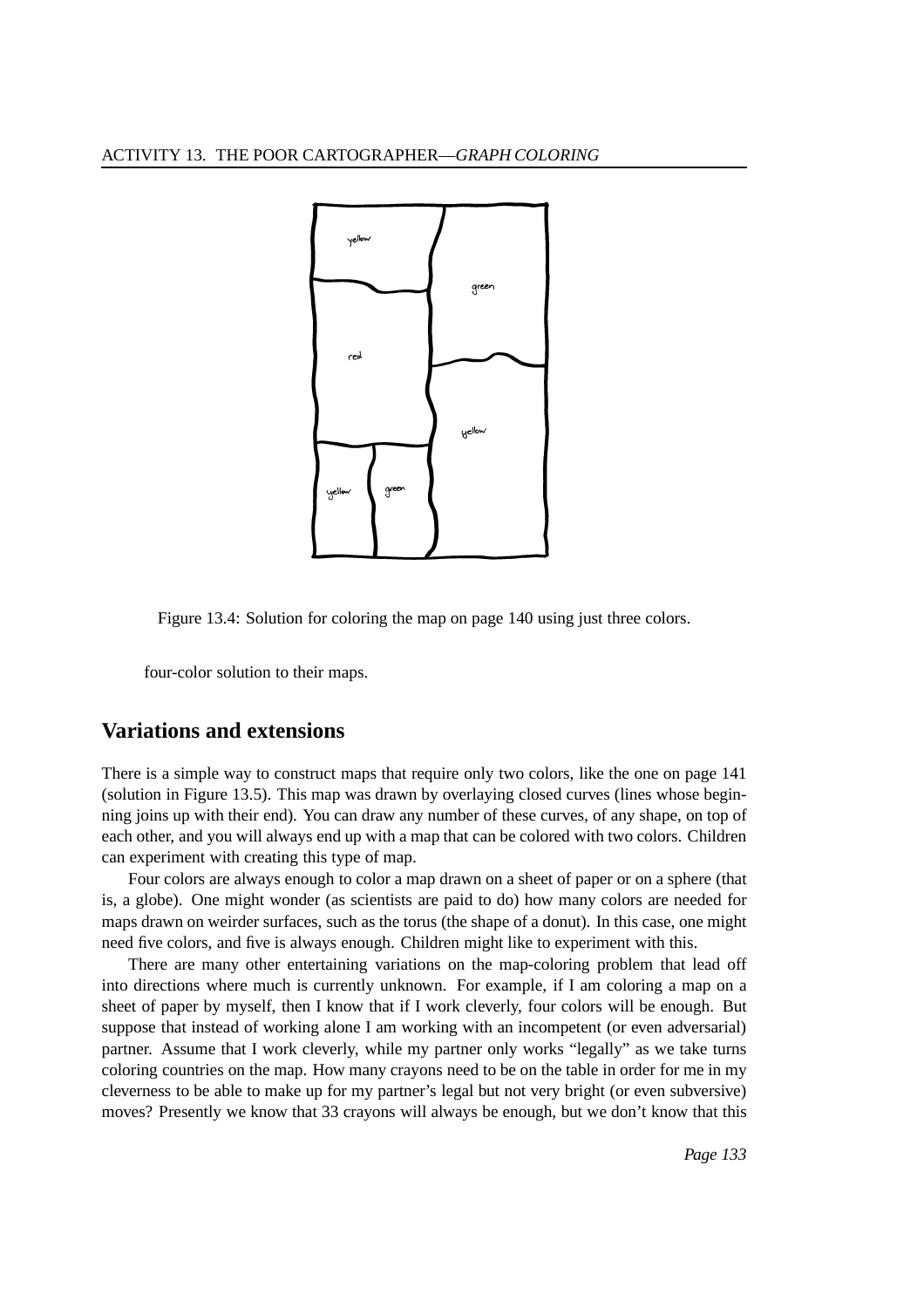

Figure 13.5: Solution for coloring the map on page 141 using just two colors. The colors are shown in this figure as shaded and white.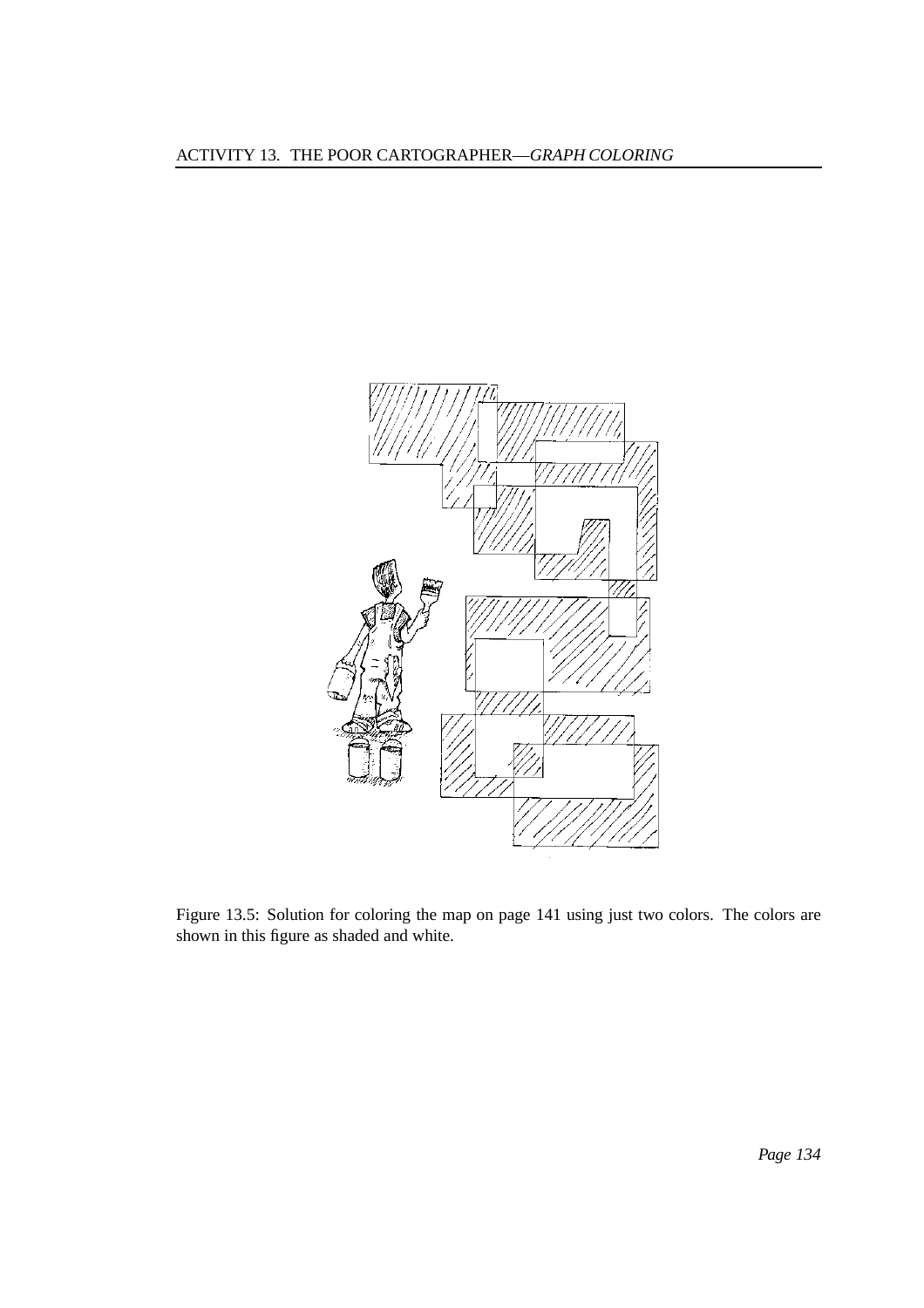

Figure 13.6: An example of a graph



Figure 13.7: Another graph

many is ever actually required. (Experts conjecture that fewer than 10 colors are sufficient.) Children might enjoy acting out this situation, which is rather like a two-person game.

In a variation know as empire coloring, we start with two different maps on two sheets of paper having the same number of countries. Each country on one of the maps (say, the Earth) is paired with exactly one country on the other map (which might be colonies on the Moon). In addition to the usual coloring requirement of different colors for countries that share a border (for both maps) we add the requirement that each Earth country must be colored the same as its colony on the Moon. How many colors do we need for this problem? The answer is currently unknown.

#### **What's it all about?**

The map coloring problem that we have explored in this activity is essentially to find the minimum number of colors—two, three, or four—that are necessary to color a particular map. The conjecture that any map can be colored using only four colors was formulated in 1852, but it was not proved until 1976. Computer science is full of unsolved problems, and knowing that the four-color theorem was proved after more than 120 years of attention from researchers is an encouragement to those working on other problems whose solution has eluded them for decades.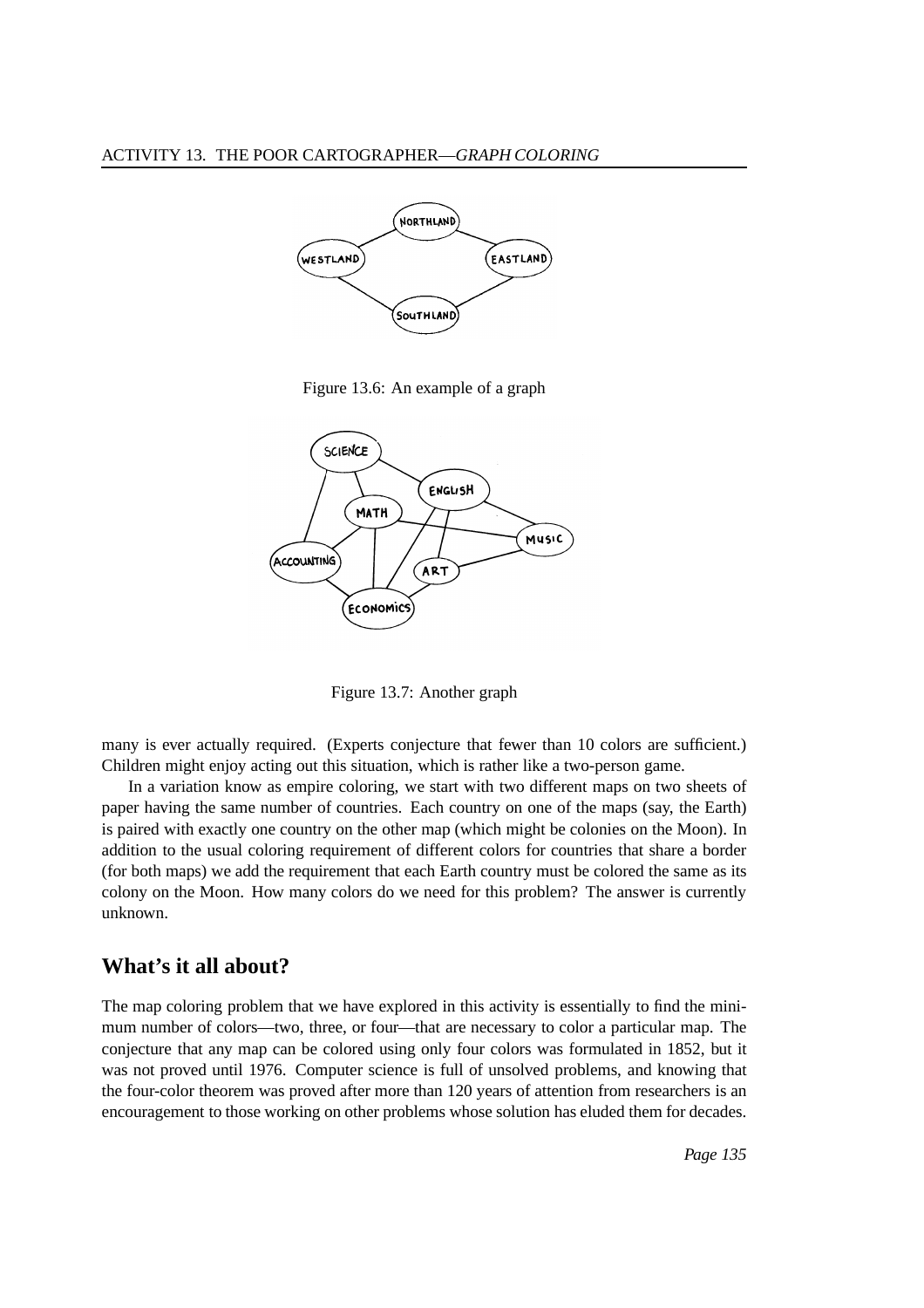Map coloring belongs to a general class of problems known as "graph coloring." In computer science, a graph is an abstract representation of relationships. An example is shown in Figure 13.6.

As mentioned in Activity 9 on the Muddy City, the term *graph* is used in a different sense in mathematics to mean a chart displaying numerical data, such as a bar graph, but the graphs that computer scientists use are not related to these. In computer science, graphs are drawn using circles or large dots, technically called "nodes," to denote objects, with lines between them to indicate some sort of relationship between the objects. The graph in Figure 13.6 happens to represent the map of Figure 13.1. The nodes represent the countries, and a line between two nodes indicates that those two countries share a common border. On the graph, the coloring rule is that no connected nodes should be allocated the same color. Unlike a map, there is no limit to the number of colors that a general graph may require, because many different constraints may be drawn in as connecting lines, whereas the two-dimensional nature of maps restricts the possible arrangements. The "graph coloring problem" is to find the minimum number of colors that are needed for a particular graph.

Figure 13.7 shows another graph. Here the nodes correspond to subjects in a school. A line between two subjects indicates that at least one student is taking both subjects, and so they should not be timetabled for the same period. Using this representation, the problem of finding a workable timetable using the minimum number of periods is equivalent to the coloring problem, where the different colors correspond to different periods. Graph coloring algorithms are of great interest in computer science, and are used for many real-world problems, although they are probably never used to color in maps!—our poor cartographer is just a fiction.

There are literally thousands of other problems based on graphs. Some are described elsewhere in this book, such as the minimal spanning tree of Activity 9 and the dominating sets of Activity 14. Graphs are a very general way of representing data and can be used to represent all sorts of situations, such as routes available for travel between cities, connections between atoms in a molecule, paths that messages can take through a computer network, connections between components on a printed circuit board, and relationships between the tasks required to carry out a large project. For this reason, problems involving graph representations have long fascinated computer scientists.

Many of these problems are very difficult—not difficult conceptually, but difficult because they take a long time to solve. For example, to determine the most efficient solution for a graph coloring problem of moderate size—such as finding the best way to timetable a school with thirty teachers and 800 students—would take years, even centuries, for a computer using the best known algorithm. The problem would be irrelevant by the time the solution was found and that's assuming the computer doesn't break down or wear out before it finishes! Such problems are only solved in practice because we are content to work with sub-optimal, but still very good, solutions. If we were to insist on being able to guarantee that the solution found was the very best one, the problem would be completely intractable.

The amount of computer time needed to solve coloring problems increases exponentially with the size of the graph. Consider the map coloring problem. It can be solved by trying out all possible ways to color the map. We know that at most four colors are required, so we need to evaluate every combination of assigning the four colors to the countries. If there are n countries, there are  $4^n$  combinations. This number grows very rapidly: every country that is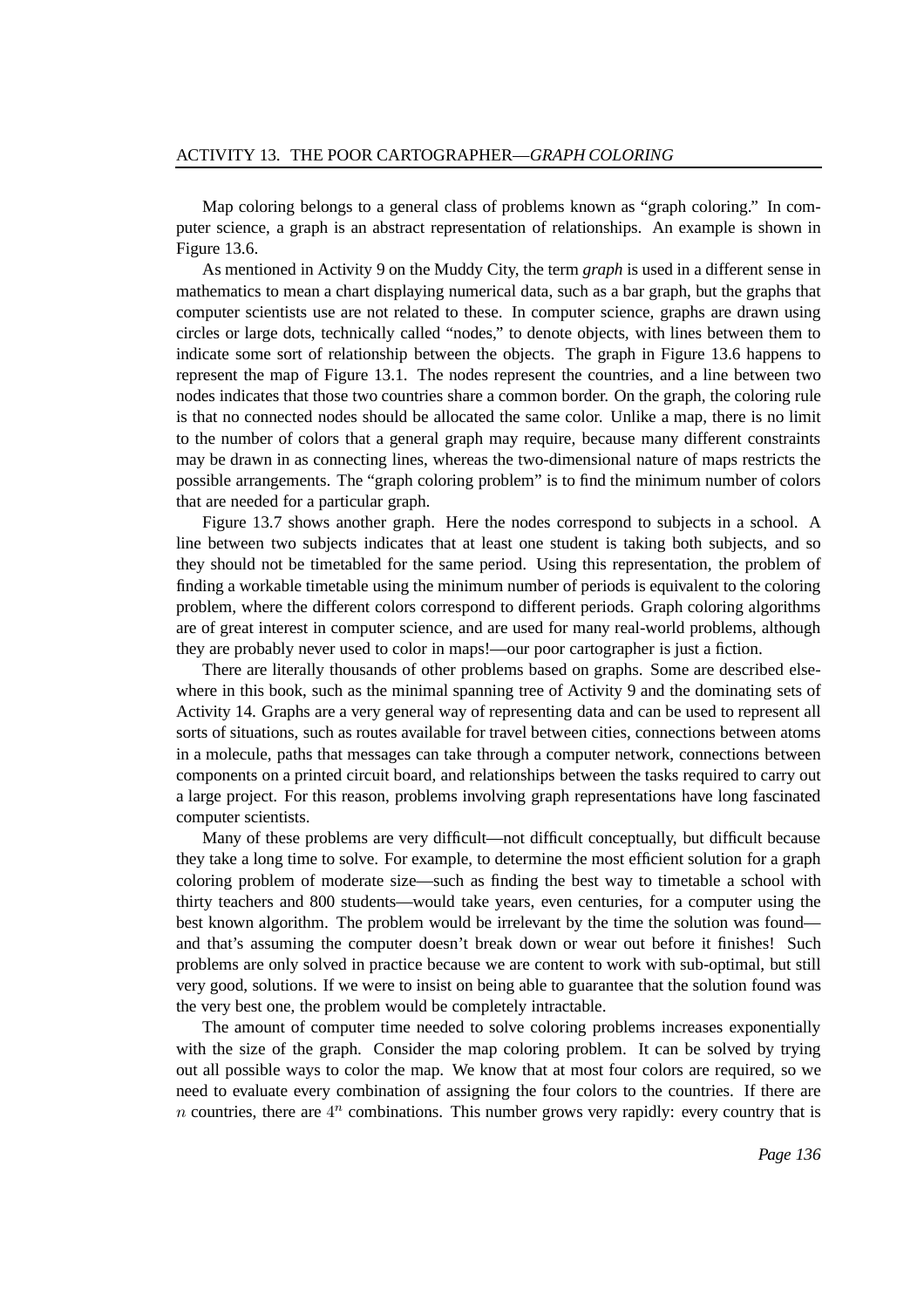added multiplies the number of combinations by four, and hence quadruples the solution time. Even if a computer were invented that could solve the problem for, say, fifty countries in just one hour, adding one more country would require four hours, and we would only need to add ten more countries to make the computer take over a year to find the solution. This kind of problem won't go away just because we keep inventing faster and faster computers!

Graph coloring is a good example of a problem whose solution time grows exponentially. For very simple instances of the problem, such as the small maps used in this activity, it is quite easy to find the optimal solution, but as soon as the number of countries increases beyond about ten, the problem becomes very difficult to do by hand, and with a hundred or more countries, even a computer would take many years to try out all the possible ways of coloring the map in order to choose the optimal one.

Many real-life problems are like this, but must be solved anyway. Applied computer scientists use methods that give good, but not perfect, answers. These *heuristic* techniques are often very close to optimal, very fast to compute, and give answers that are close enough for all practical purposes. Schools can tolerate using one more classroom than would be needed if the timetable were perfect, and perhaps the poor cartographer could afford an extra color even though it is not strictly necessary.

No-one has proved that there isn't an efficient way to solve this sort of problem on conventional computers, but neither has anyone proved that there is, and computer scientists are sceptical that an efficient method will ever be found. We will learn more about this kind of problem in the next two activities.

### **Further reading**

Harel discusses the four-color theorem, including its history, in *Algorithmics*. More aspects of the map-coloring problem are discussed in *This is MEGA-Mathematics!* by Casey and Fellows. More information about graph coloring can be found in Beineke and Wilson's book *Selected Topics in Graph Theory*, and Garey and Johnson's book *Computers and Intractability*.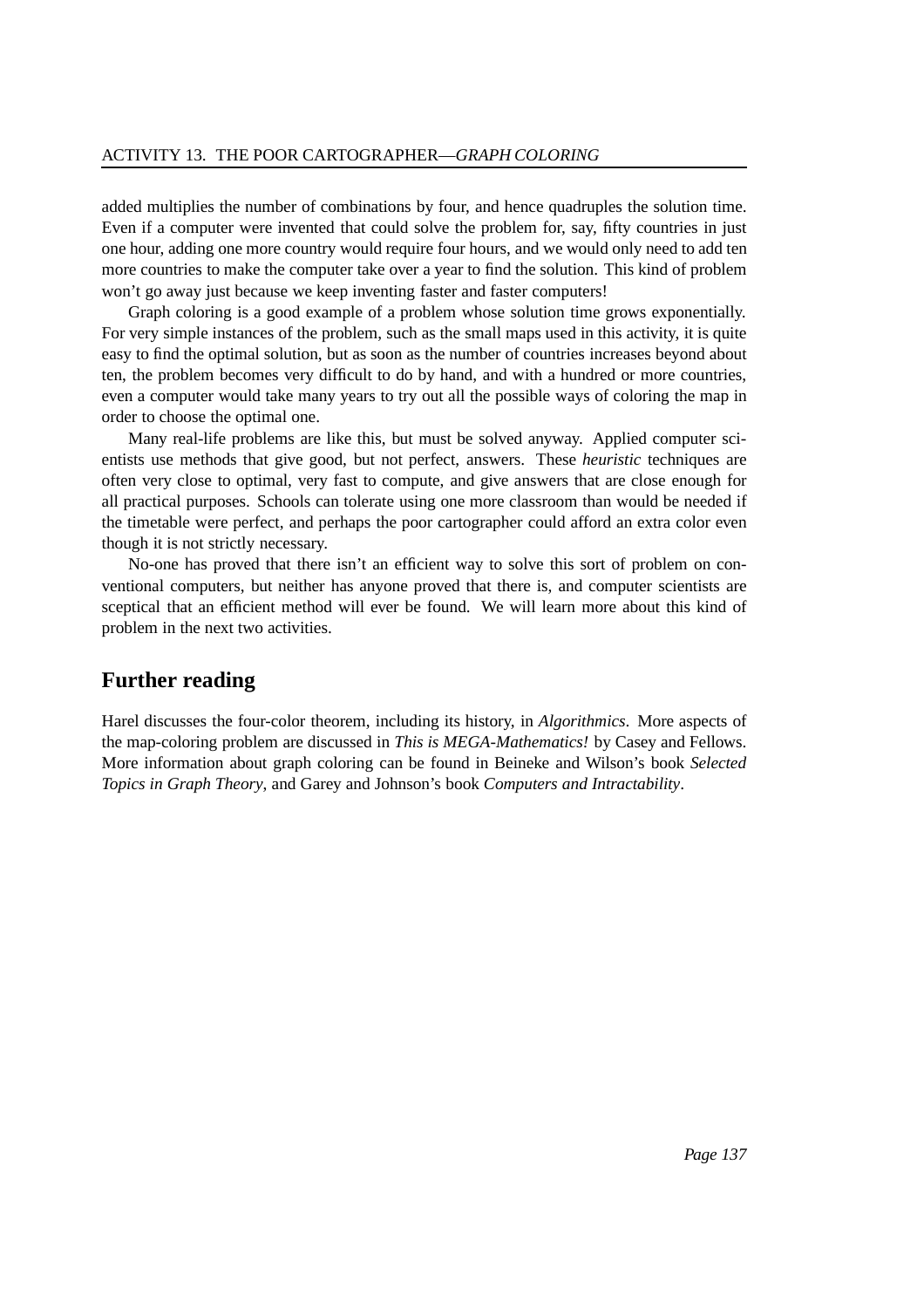

**Instructions:** *Color in the countries on this map with as few colors as possible, but make sure that no two bordering countries are the same color.*

*From "Computer Science Unplugged"* c *Bell, Witten, and Fellows, 1998*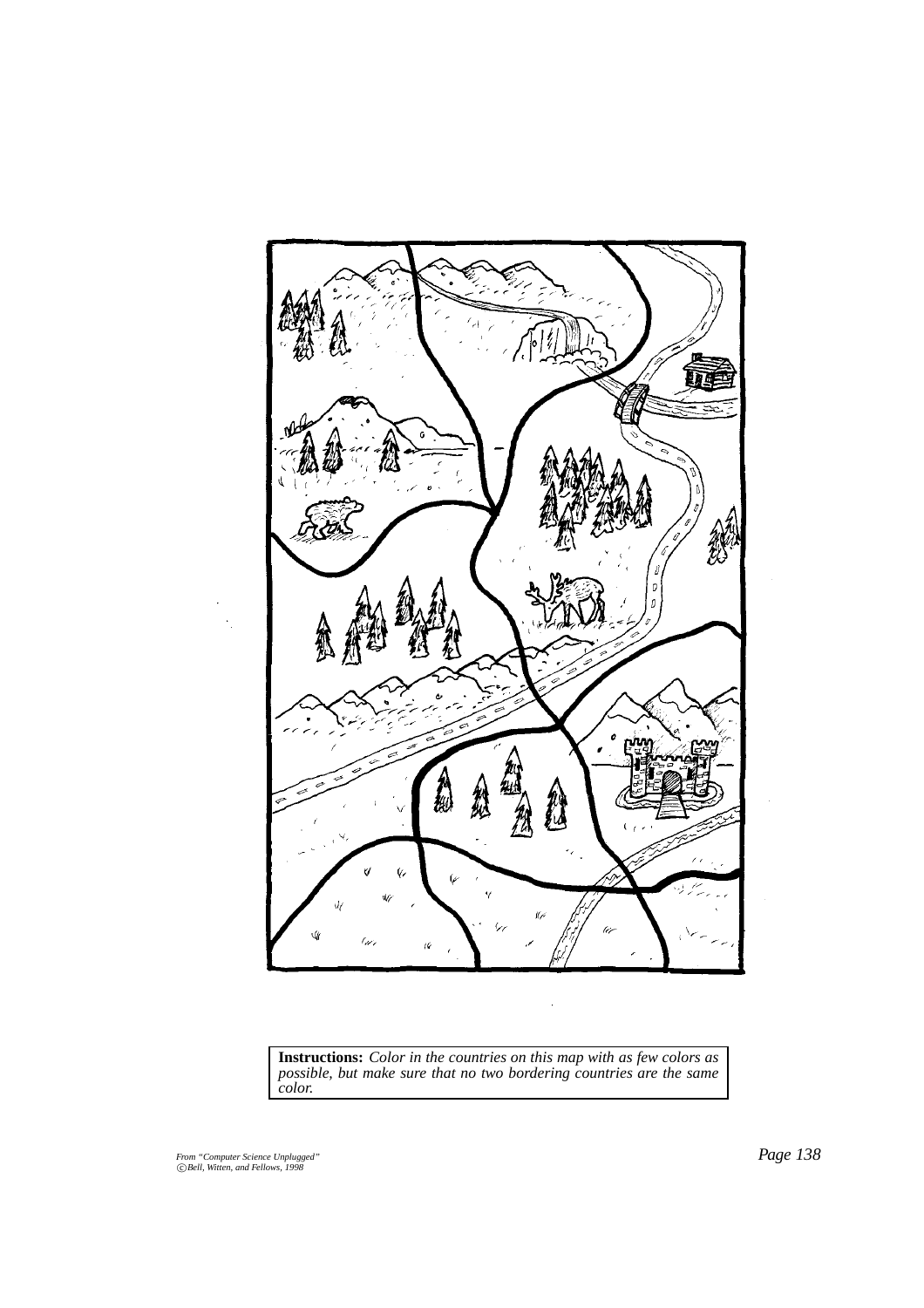

**Instructions:** *Color in the countries on these maps with as few colors as possible, but make sure that no two bordering countries are the same color.*

 $\ddot{\phantom{a}}$ 

*From "Computer Science Unplugged"* c *Bell, Witten, and Fellows, 1998*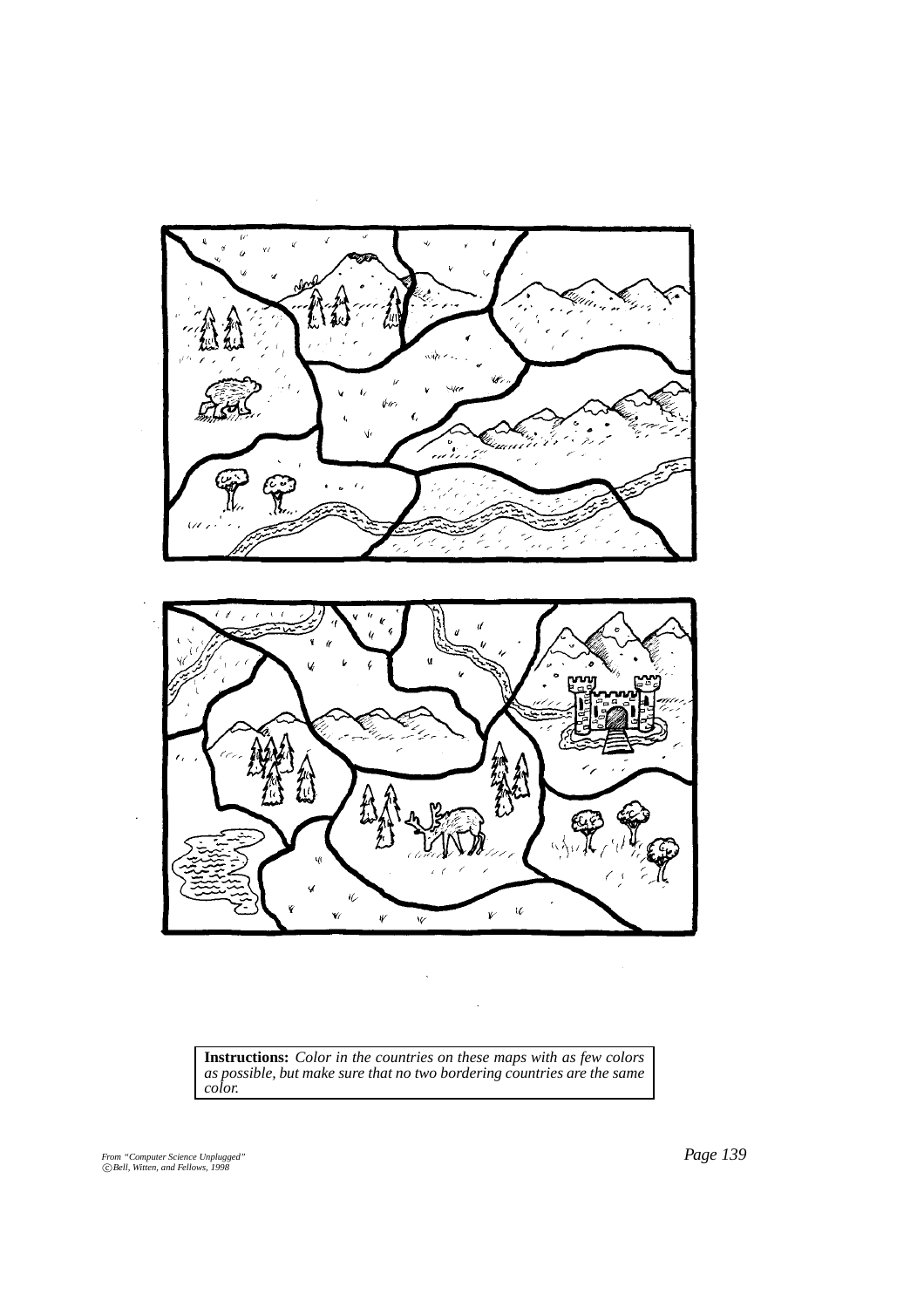

**Instructions:** *Color in the countries on this map with as few colors as possible, but make sure that no two bordering countries are the same color.*

*From "Computer Science Unplugged"* c *Bell, Witten, and Fellows, 1998*